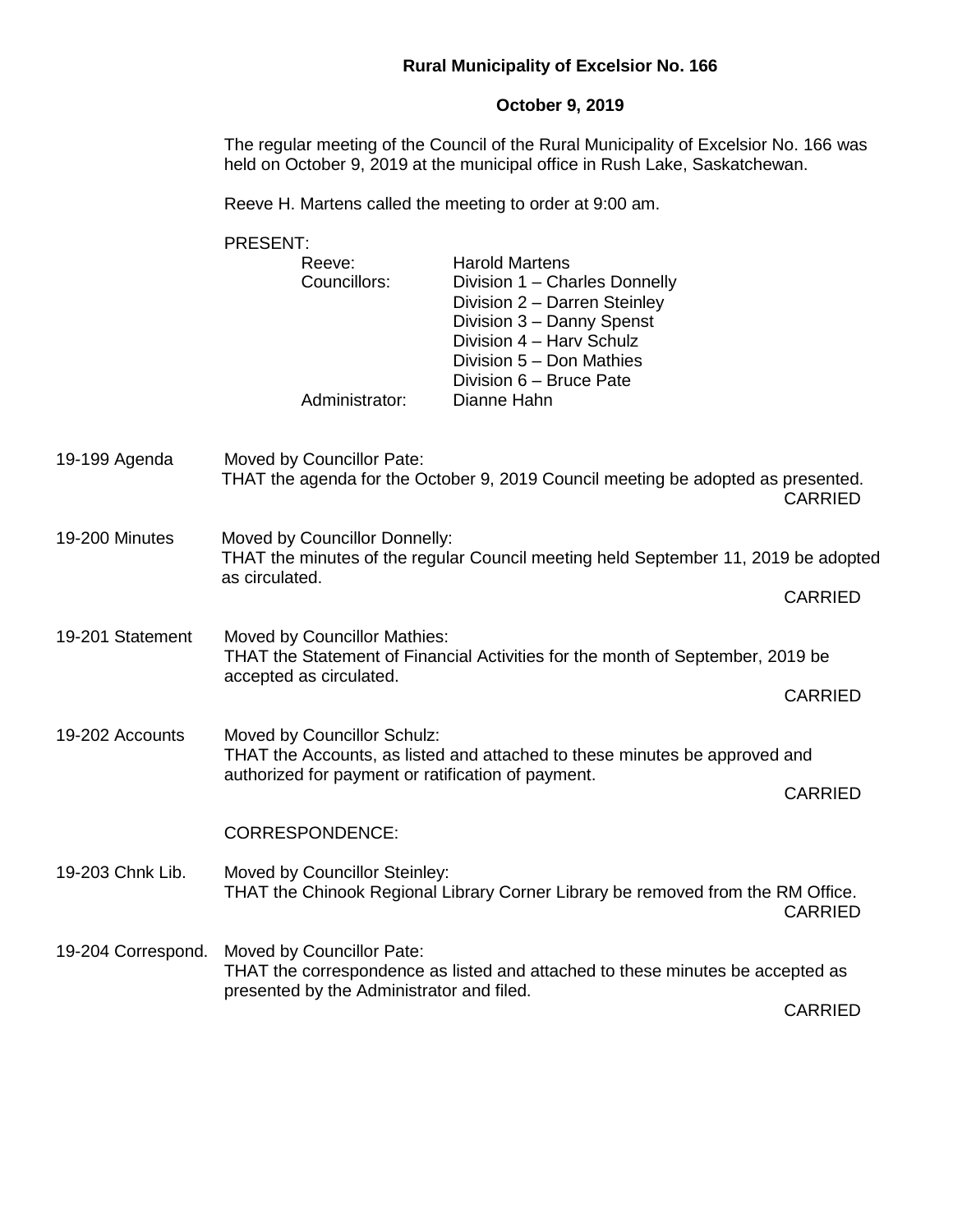### OLD BUSINESS/ROADWORK:

19-205 Exit Int. Moved by Councillor Steinley: THAT exit interviews be held October 30, 2019 with a lunch for Council members and staff being held the same day.

CARRIED

CARRIED

- 19-206 Lay Off Moved by Councillor Spenst: THAT the Roadcrew seasonal staff be laid off October 31, 2019 or as directed by the Foreman based on weather and/or workload.
- 19-207 Moved by Councillor Spenst: THAT we authorize new roadwork as presented on Councillor's Project Request forms. CARRIED

#### DELEGATIONS:

#### Darcy Patzer, Bull Committee

19-208 Breeding Moved by Councillor Donnelly: THAT a letter be sent to the ratepayers within the RM indicating that the RM is considering turning the North Pasture into a breeding pasture and asking for expressions of interest along with a postdated cheque for \$2,800.00.

CARRIED

Stacey Beisel, Foreman

#### NEW BUSINESS:

19-209 SARM Conv Moved by Councillor Donnelly: THAT we appoint Councillors Donnelly and Mathies as official voting delegates to the SARM mid-term convention, November 13 & 14, 2019 in Regina and authorize any other Council members and the Administrator to attend the convention and the workshops on November 12, 2019, with all necessary expenses paid.

CARRIED

19-210 Holidays Moved by Councillor Spenst: THAT holiday leave be approved for Brian Zilkowsky for October 31 to November 6, 2019 and for Dianne Hahn for October 31 to November 7, November 18 & 19, and November 26, 2019.

CARRIED

19-211 Bridge Moved by Councillor Spenst: NE20-16-12W3M THAT authorization be given to hire Stantec for the replacement of the damaged girder on the bridge located at NE20-16-12W3.

CARRIED